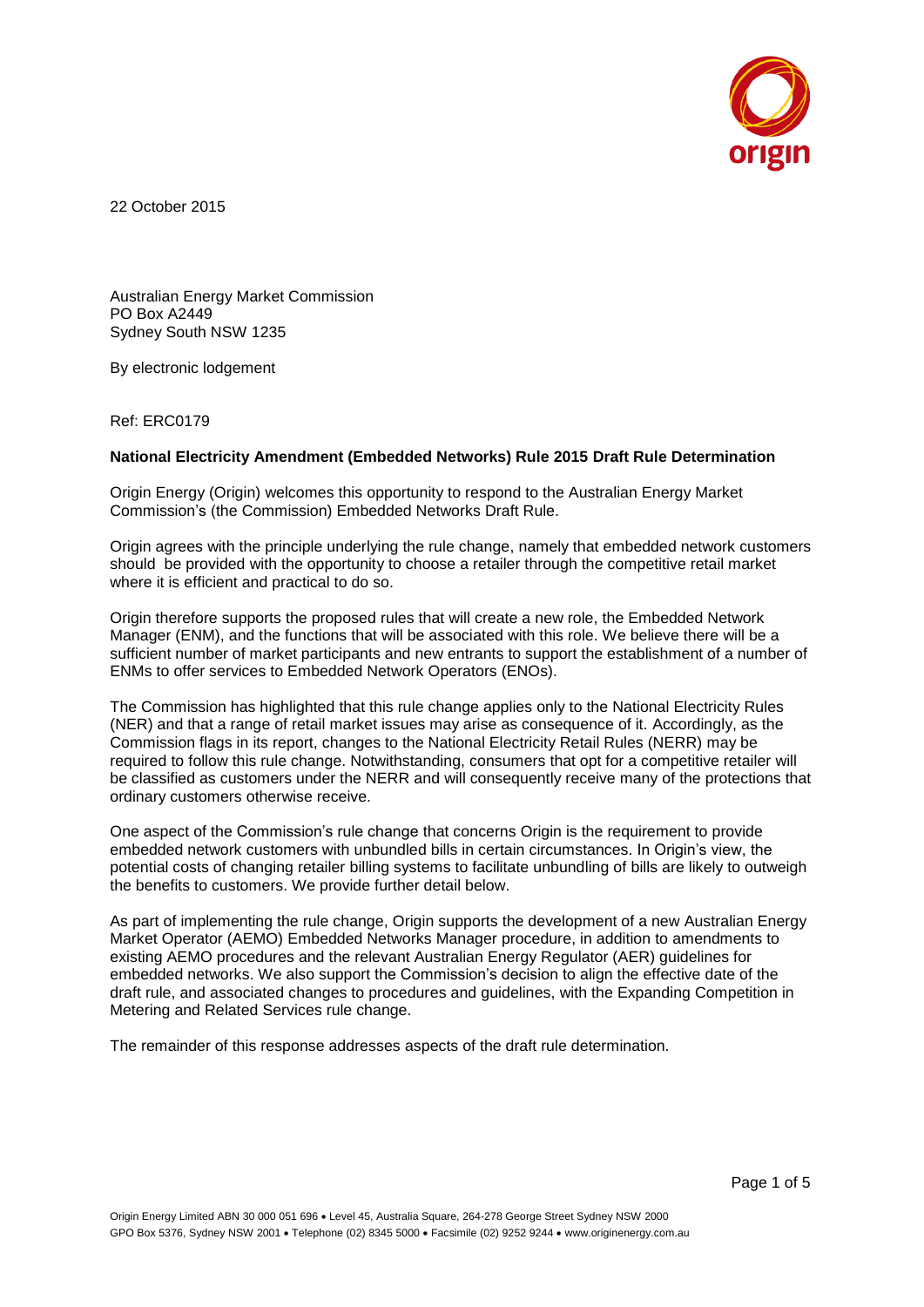Should you wish to discuss the contents of this response, please contact Timothy Wilson, Retail Regulatory Analyst, on (03) 8665-7155 in the first instance.

Yours sincerely

loopten  $\sim$ P

Sean Greenup Manager, Energy Regulation Retail (07) 3867 0620 – Sean.Greenup@Originenergy.com.au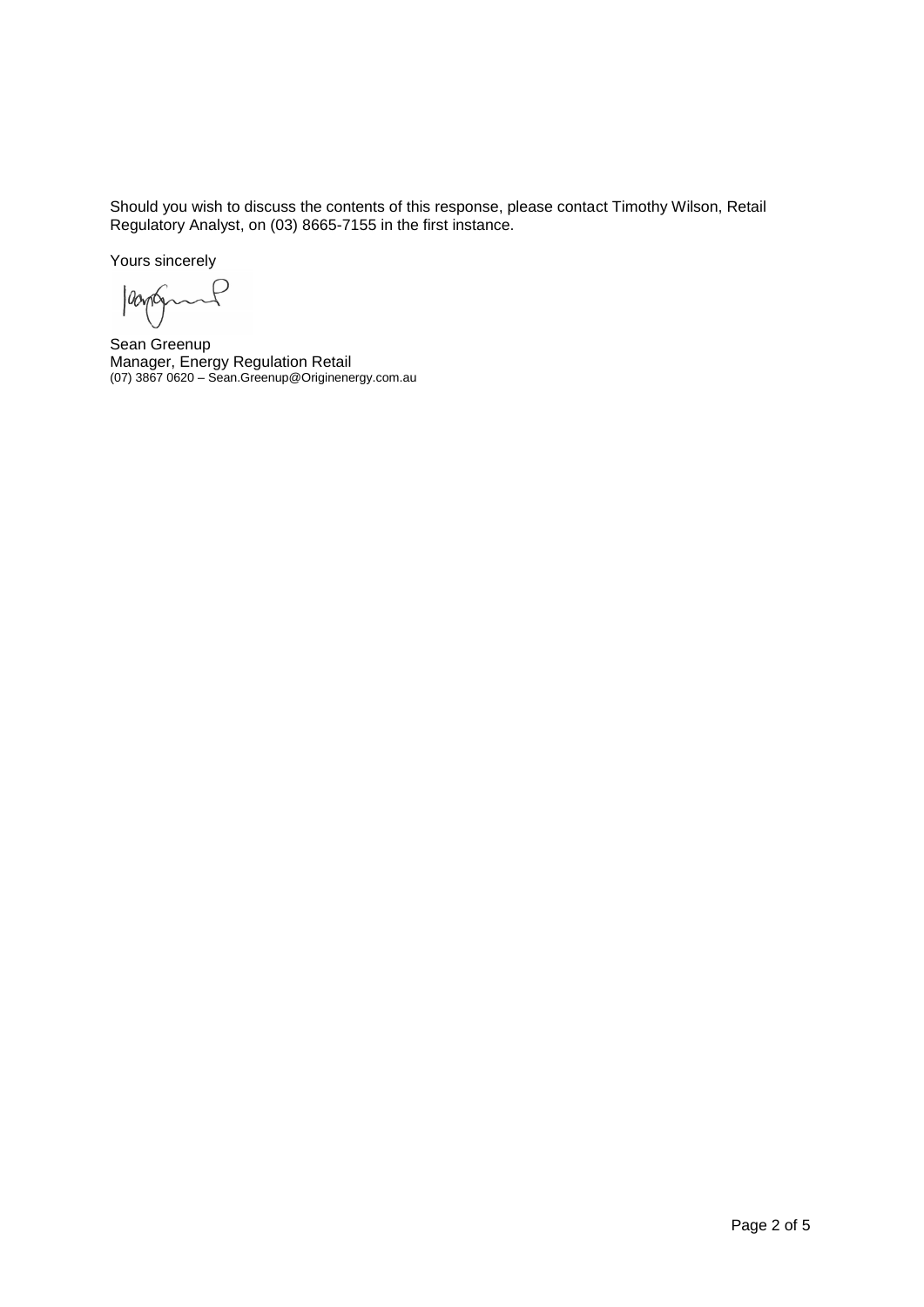## **Embedded network manager (ENM)**

Origin supports the creation of an ENM role to facilitate embedded network customers accessing competitive retail offers. Rather than all exempt ENOs appointing an ENM, as AEMO proposed, the Commission suggests that exempt ENOs be required to appoint an ENM unless: (a) the relevant jurisdiction does not permit embedded networks to access the competitive retail market; or (b) the AER believes that the costs of doing so would exceed the benefits in a particular ENO. The Commission has added an additional caveat to (b), namely that an ENM will be appointed where a customer elects to go on-market.

Origin agrees with the Commission's more preferable rule; it is sensible to provide the AER with discretion to exempt certain ENOs from appointing an ENM where the costs exceed the benefits, except where a customer wants access to the competitive retail market. Origin is also comfortable with the proposed minimum accreditation standards that will be included in the NER and the use of AEMO procedures and guidelines to establish a process for applying for accreditation. The proposed framework that this draft rule establishes should result in the efficient provision of ENM services to the market. Origin agrees that guidelines, rather than the NER, are the appropriate place for these matters to be specified.

### **Unbundling bills**

As part of its draft rule determination, the Commission has decided to make a more preferable rule in relation to bundled bills: ENO's must provide unbundled cost charges on request from either a customer or a retailer that a customer is seeking an offer from. Origin agrees with the intent of the proposed rule, which is to provide customers with information about their energy use, but we believe that the potential costs of implementing this are likely to outweigh the benefits.

Small and SME customers on embedded networks, and the distribution system, presently receive bundled bills from retailers; accordingly, retailer billing systems are designed to produce bundled bills. Requiring retailers to provide unbundled network and retailer charges for small and SME customers requires a system capability that retailer billing systems otherwise lack. It would be a very costly exercise for retailers acting as ENOs to upgrade these systems to accommodate the issuing of two separate bills.

In Origin's view, the requirement to provide unbundled bills risks reducing competition in this market, as retailers may be unwilling to enter the embedded network market due to the upfront system cost of unbundling bills. These costs may act as a barrier to entry for retailers who want to compete for customers in embedded networks. Consequently, this may undermine the principle of this rule change, which is to provide embedded network customers with more choice through better access to the retail market. For these reasons, the Commission should not require retailers to provide embedded network customers with unbundled bills.

# **Metering**

Origin supports the AEMO proposal to amend the AER's network guideline to require routine reading, testing and inspection of off-market meters pursuant to the same conditions under the NER. We agree with the Commission that this will assist some embedded network customers with accessing a competitive market by ensuring that there is metering technology that meets broader NER standards.

In terms of allocating a NMI for child connection points, the proposed rule allocates this responsibility from the responsible person (or metering coordinator under the new rules) to the ENM. We support this change as it ensures one role, the ENM, is responsible for bringing the child meter on market. However, Origin is uncertain of the basis for AEMO allocating a unique NMI for each child connection point. Any NMI that AEMO allocates to a child meter downstream will have to mirror the Local Network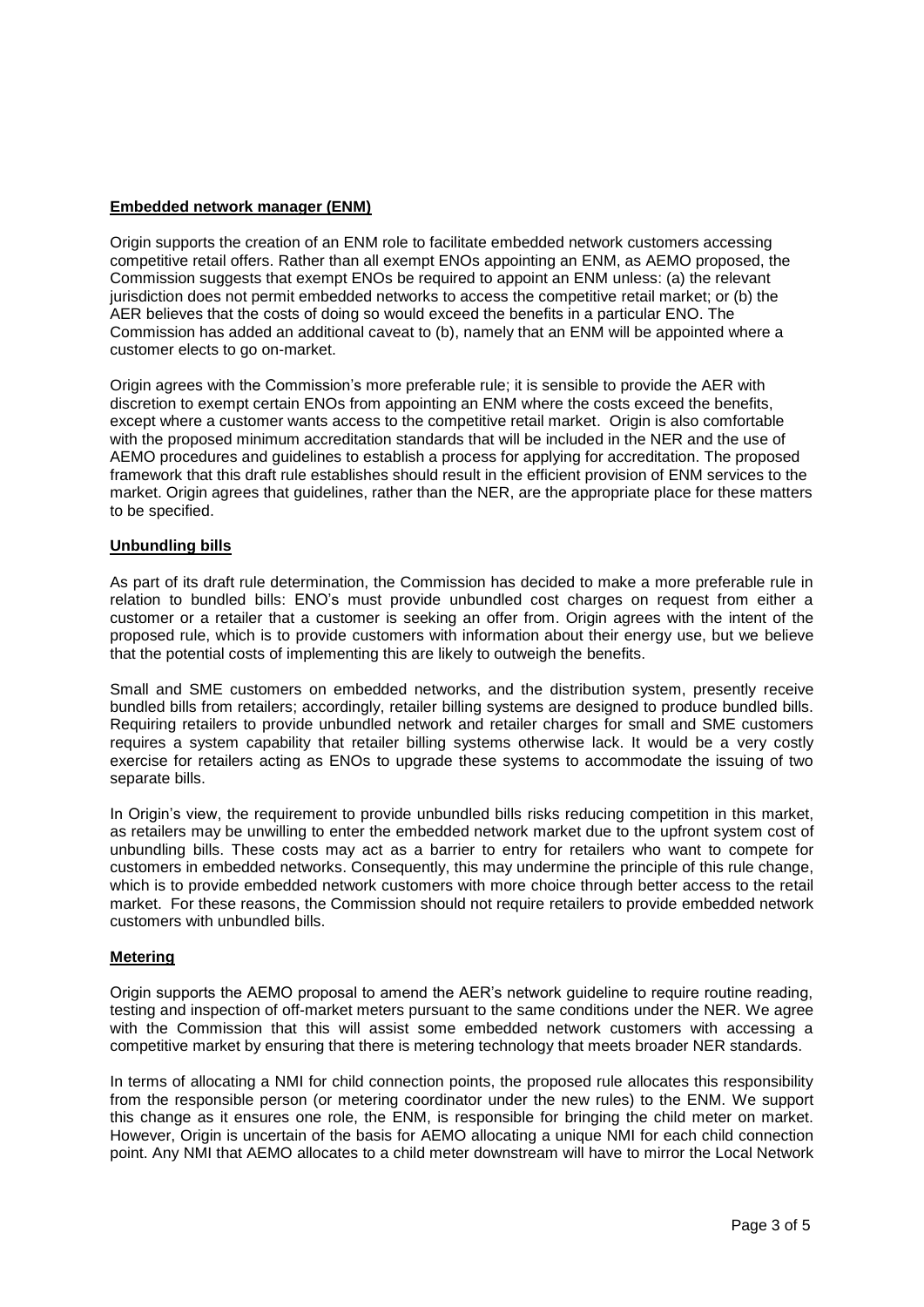Service Providers (LNSP) predefined characters/algorithms that are used for that distribution area. Given that draft clauses 7.3.1 (fa) and (fb) entrenches this process in the NER, Origin seeks clarity on which algorithms will be applied to the NMI. In our view, a possible solution for the Commission is to require LNSP to provide blocks of NMI's for embedded network child connection points at the request of the ENM under the auspices of AEMO. This will encourage a smooth transition should these child connection points migrate on market.

## **Timelines**.

The Commission has aligned the effective date (i.e. 1 December 2017) for both the Competition in Metering and Embedded Network rule changes. Origin agrees with the Commission's approach as it sensible from an operation perspective for the necessary system changes to occur concurrently under both rules. In the event that the dates for the Competition in Metering rule change are again delayed, Origin suggests that the Embedded Networks rule change continue to be aligned with it.

### **Consequential or corresponding changes to the NERR**

Origin notes the consequential changes to the NERR described in detail on pages 98-105 of the draft determination. We discuss two of these matters below.

### *Standing offers*

As the Commission notes, there is no obligation to make standing offers to customers in an embedded network. This reflects the fact that these customers belong to a private network where the ENO (or their agent) supplies electricity for customers. In Origin's view it is unnecessary to oblige retailers to extend standing offers to embedded network customers. The relationship between an ENO and embedded network customer is the equivalent of a standing offer to supply a customer's premise; ENOs have an obligation to supply under the terms of their retail exemption. A customer has the choice to enter into a market retail contract with an alternative provider, rather than remain with their ENO's supply arrangement.

### *Life support*

The Commission's proposal is to amend the AER's exemption guidelines to require the ENO, rather than the ENM, to inform child connection point retailers of any life support requirements. This reflects the existing requirements under the AER's exemption guidelines for ENOs to inform parent connection point LNSP of any life support customers on their embedded network.

However, Origin notes that within the distribution network, the obligation is on customers to advise their retailer of their life support requirements and for the retailer to inform the LNSP. Where a life support customer churns on the distribution network, there is no obligation on LNSP to advise the new retailer; the customer must advise the retailer themselves. Whilst the customer may advise the LNSP directly, and formal processes are in place for retailers and LNSPs to exchange life support information through the B2B and MSATS Working Groups, the regulatory responsibility is primarily on the retailer as the entity most likely to interact with the customer.

In an embedded network, a similar principle should apply that the retailer is responsible for life support registration and notification to other parties. For example, if a customer in an embedded network chooses to have a NMI allocated to their meter and that customer subsequently leaves the embedded network, the ENO will be unaware if the incoming customer has life support requirements, as the customer will have no direct contact with the ENO. In practice, the customer will notify their retailer, and hence it is only sensible the retailer be responsible for registering and notifying the ENO of customer life support requirements.